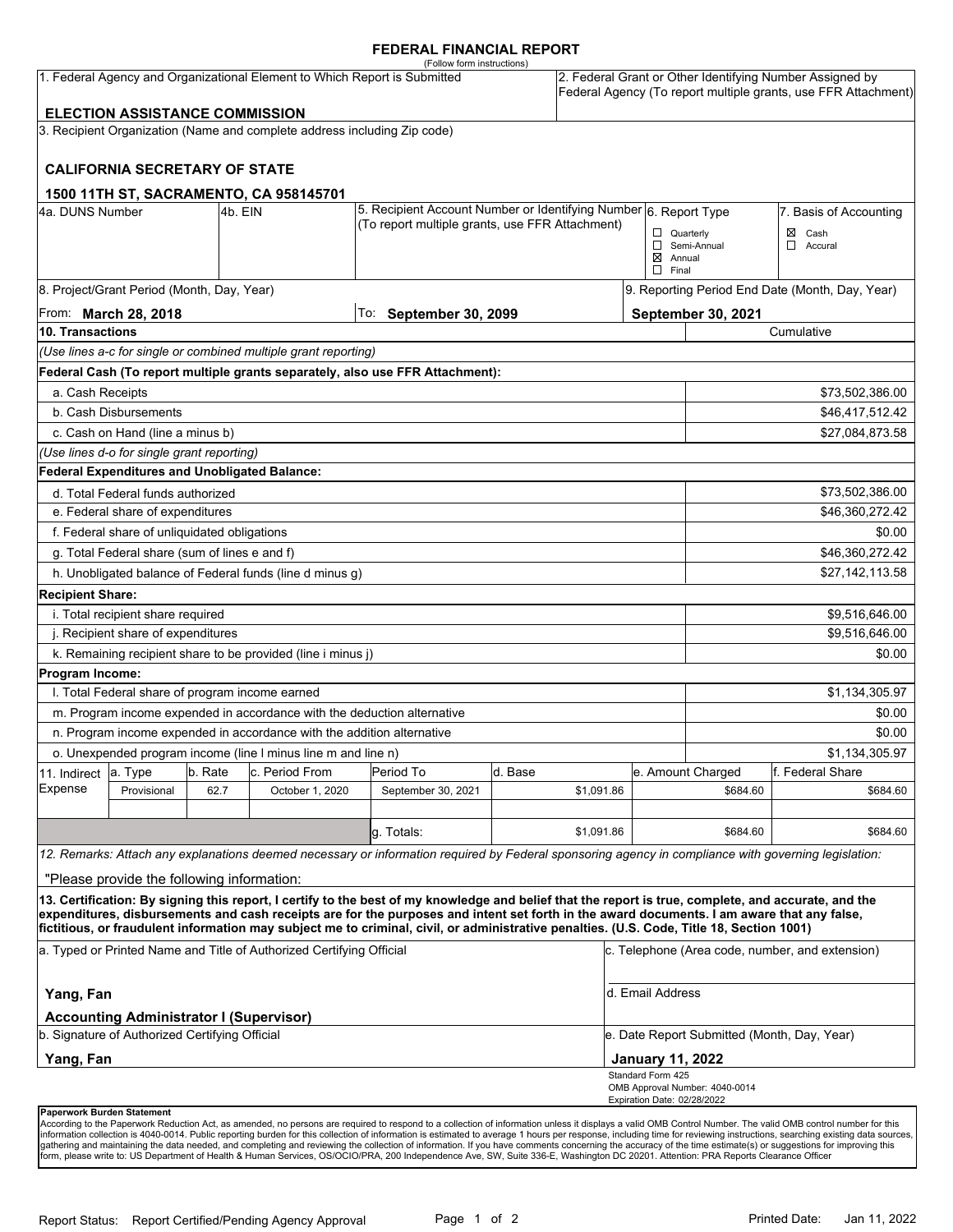#### **FEDERAL FINANCIAL REPORT**  (Additional Page)

Federal Agency & Organization

### : ELECTION ASSISTANCE COMMISSION

Federal Grant ID Recipient Organization

| <b>DUNS Number</b>                |                                                                                                                                                                                                                                              |
|-----------------------------------|----------------------------------------------------------------------------------------------------------------------------------------------------------------------------------------------------------------------------------------------|
| <b>DUNS Status when Certified</b> |                                                                                                                                                                                                                                              |
| <b>EIN</b>                        |                                                                                                                                                                                                                                              |
| <b>Reporting Period End Date</b>  |                                                                                                                                                                                                                                              |
| <b>Status</b>                     | : Report Certified/Pending Agency Approval                                                                                                                                                                                                   |
| <b>Remarks</b>                    | : "Please provide the following information:                                                                                                                                                                                                 |
|                                   | State interest earned (current fiscal year): \$0                                                                                                                                                                                             |
|                                   | State interest expended (current fiscal year): \$0                                                                                                                                                                                           |
|                                   | Program income earned (current fiscal year): \$0                                                                                                                                                                                             |
|                                   | Program income earned breakdown (current fiscal year): \$0 Source: e.g. Sale of<br>registration list                                                                                                                                         |
|                                   | Program income expended (current fiscal year): \$0<br>$\mathbf{u}$                                                                                                                                                                           |
|                                   | The variance between Line 10b. and 10e explanation: We have a 57,240 variance is<br>due to the duplication of withdrawal happened during Sep 2021. But, we identified and<br>fixed this duplicated withdrawal only in the month of Oct 2021. |

### **Federal Agency Review**

Reviewer Name Phone # Email Review Date Review Comments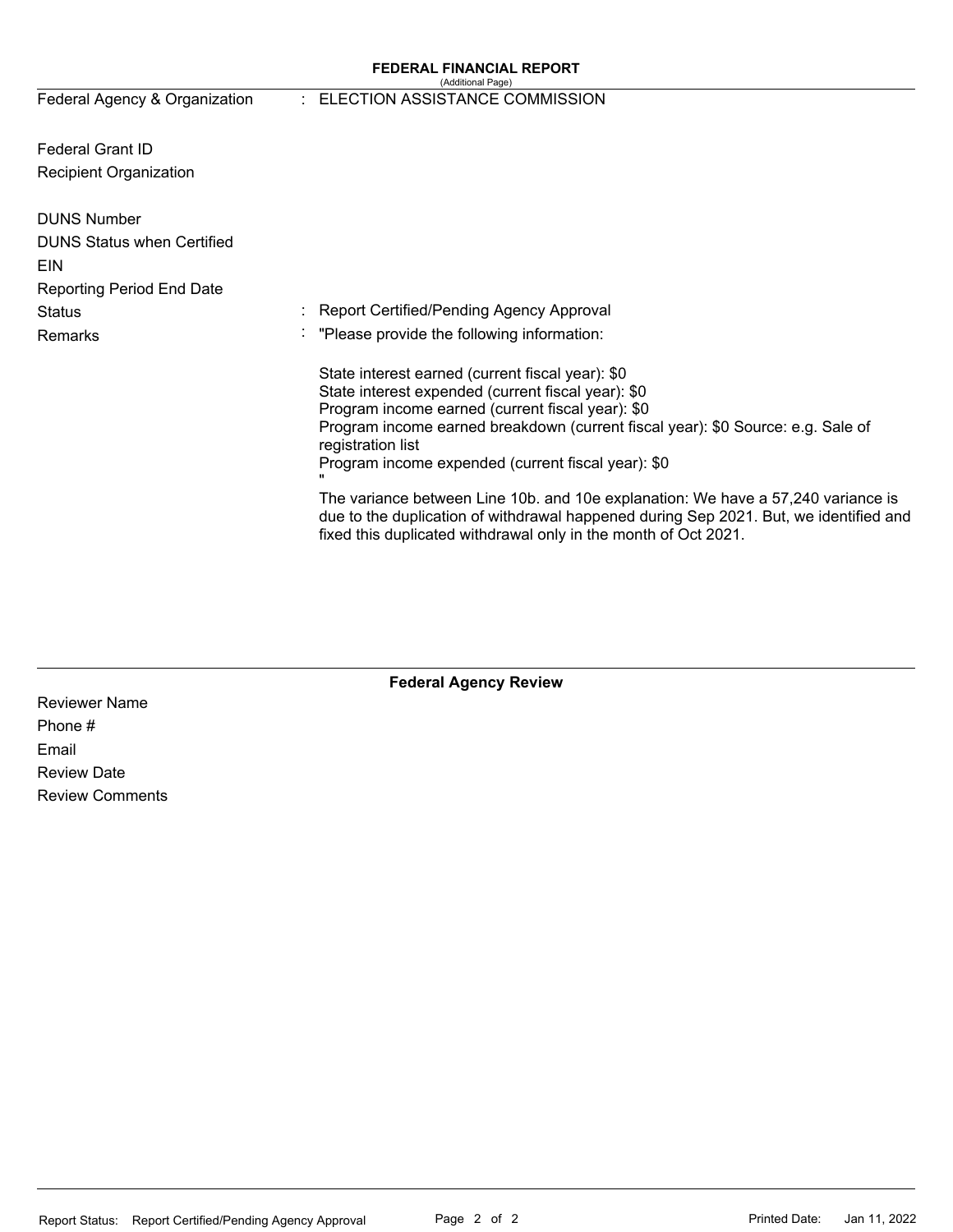# 2021-2022 EAC Progress Report

# 3. EAC Progress Report

#### **1. State or Territory:**

**California** 

#### **2. Grant Number:**

## **3. Report:**

Annual (Oct 1 - Sept 30)

### **4. Grant:**

Election Security

#### **5. Reporting Period Start Date**

10/01/2020

#### **6. Reporting Period End Date**

09/30/2021

## 4. Progress and Narrative

7. Describe in detail what happened during this reporting period and explain how you implemented the approved grant activities in accordance with your State Plan/Program Narrative. (*Note: Your activities should align with your Grant Cost Categories Table.)*

 During this reporting period, the HAVA election security funding (1) reimbursed California counties in the form of county contracts to support county implementation of cyber security safeguards and associated infrastructure enhancements to protect against cyber risks and vulnerabilities, (2) provided to California counties to improve the administration of elections through the implementation of vote centers and associated voting process enhancements; (3) provided to California counties for support of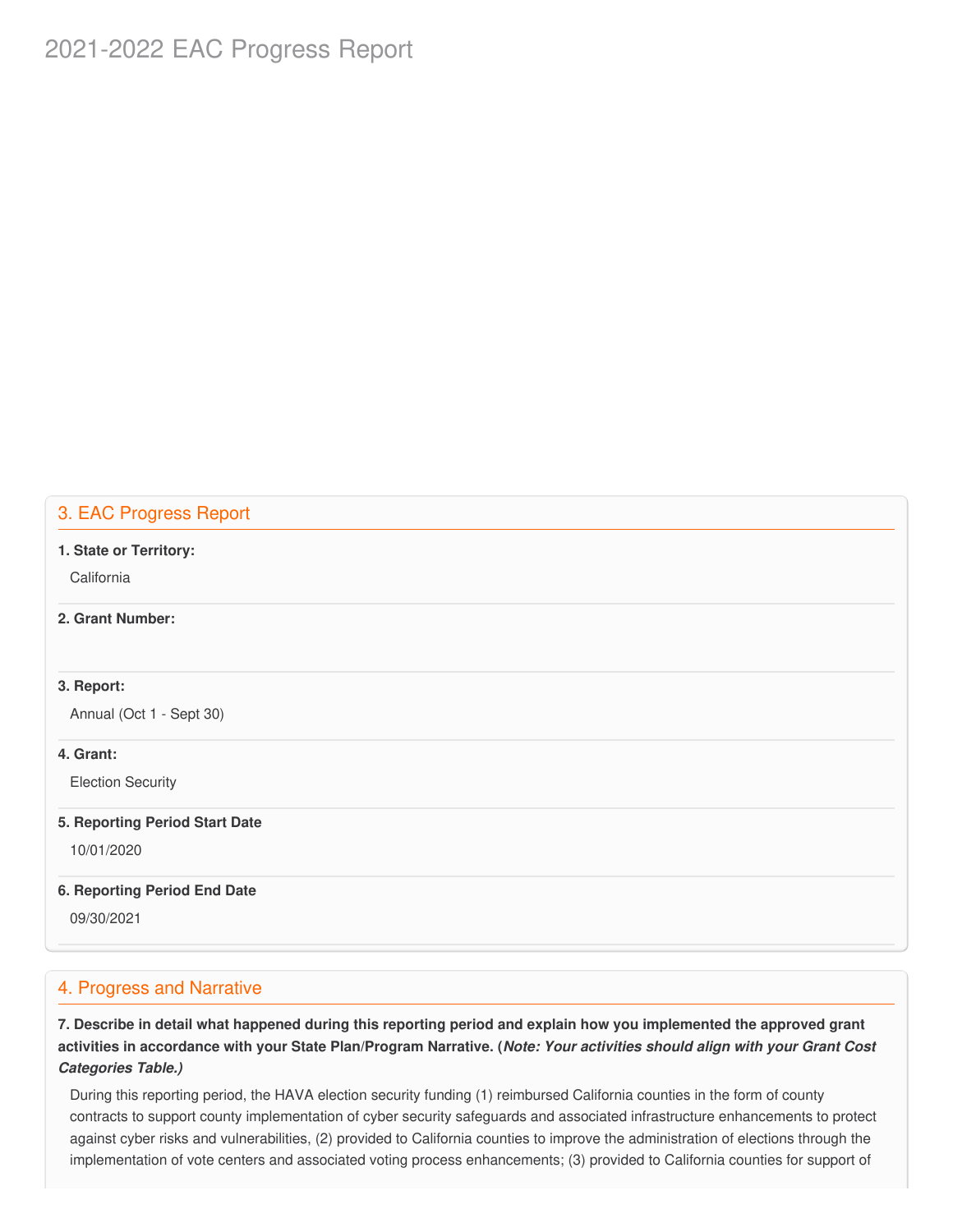polling place accessibility through the training of counties on accessibility requirements and mitigations and providing support to counties to improve accessibility of polling places; and (4) used for COVID-19 costs to prevent, prepare for, and respond to coronavirus in the November 3, 2020 General Election. The support included county and state support for costs associated with conducting the election in the face of a pandemic including such things as the higher level of voting by mail, ensuring accessibility by all populations, acquiring additional secure ballot drop boxes, staff and poll worker training on cleaning and prevention processes, notifying and educating the public of voting process changes and requirements, acquiring personal protective equipment for election workers and voters, additional staffing costs, cyber and physical security, specialized training of staff and election workers, cleaning and disinfection, and polling locations or election facilities.

8. Describe any significant changes to your program during the project, including changes to your original State  **Plan/Program Narrative or favorable developments that improved program efficiency and/or service delivery.**

N/A

#### **9. Issues Encountered:**

Describe all major issues that arose during the implementation of the project and the reasons why established goals were not met, if applicable. Address each issue separately and describe whether and how the issues were resolved. Also,  **briefly discuss the implications of any unresolved issues or concerns.**

N/A

#### **10. Provide a description of any training conducted, including security training.**

 California counties were reimbursed for cyber security contracts that were provided to Califoria's 58 counties in prior reporting periods. Under these contracts, counties are allowed to submit claims for reimbursement for the implementation of cyber security safeguards and associated infrastructure enhancements to protect against cyber risks and vulnerabilities. As a condition of receiving funds under the contract, counties must conduct a security assessment and conduct security awareness training for all staff. Training must include cyber security best practices, including how to recognize a phishing email, creating and maintaining strong passwords, utilizing multi-factor authentication, and avoiding dangerous applications. HAVA staff ensured that for any claims of reimbursement during the reporting period, the appropriate cyber security training took place during review of the claims for reimbursement.

#### **11. Subgrants:**

### **Did your office provide subawards to local jurisdictions during this reporting period?**

Yes

### **12. Describe the activities carried out by your subgrantees during the reporting period.**

 California counties were reimbursed for cyber security enhancements, implementing vote centers to improve the administration of elections, improving the accessibility for voters, and purchasing voting equipment. Counties were additionally reimbursed for increased costs as a result of COVID-19 during the November 2020 General Election related to voting equipment, security, communications, accessibility, staffing, and facilities.

#### **Provide a breakdown of aggregate subawards expenditures across major categories.**

 Voting Equipment : [\\$24,831,350.82](https://24,831,350.82) Security : \$[1,141,858.45](https://1,141,858.45) Communications : [\\$7,639,633.37](https://7,639,633.37) Other (Voter Reg. Security Equipment) : \$[437,882.19](https://437,882.19) Other (Specify above) : [\\$5,551,635.34](https://5,551,635.34) Other (Specify above) : [\\$1,222,418.59](https://1,222,418.59) Total : [\\$40824778.76](https://40824778.76)

**13. Match:**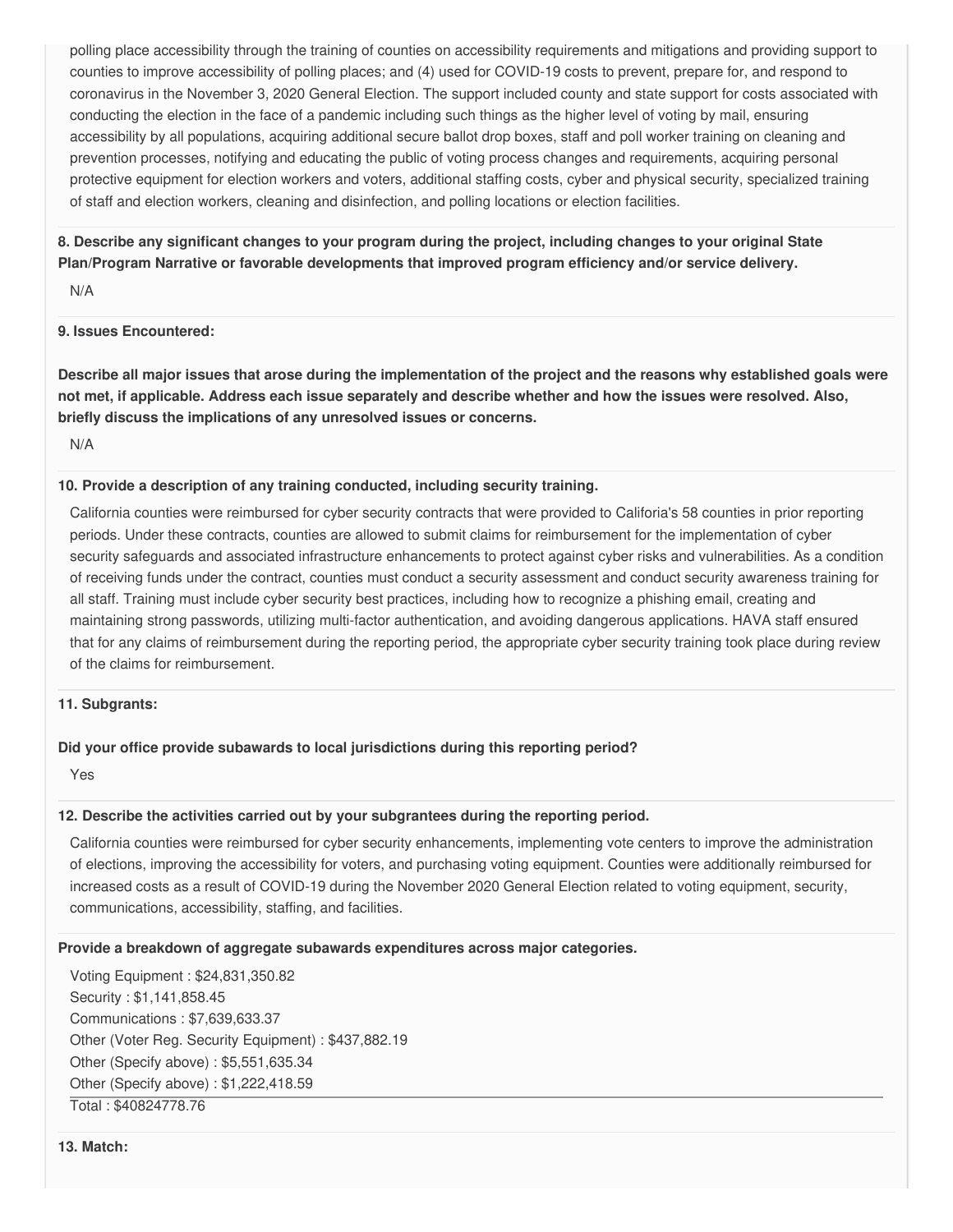#### **Describe how you are meeting or have met the matching requirement.**

California authorized \$46.1 million in the FY 20-21 state General Fund budget to satisfy the match requirement.

# 14. Report on the number and type of articles of voting equipment obtained with the funds. Include the amount expended  **on the expenditure table.**

 Counties were reimbursed for obtaining the following voting equipment during the reporting period: o 32,016 Ballot Marking Devices o 14 Imagecast Central Tabulators o 250 MBP Kit #2 Portable High Volume (3400) Oki Data Printer 712, Laptop, cables and power cords o 28 MBP Carts o 250 MBP #2 Kit Oki C712 Hardware Warranty o Completion of System Acceptance o 15 Dominion MBP printers. o 9 each 9 ICX kits, 9 ATI kits, 9 voting booths, 9 transport bags o 100 vDrives for Hart voting system o 8 Mobile Ballot Printing Kits o 10 TouchWriters o 8 Verity Casters o Various Misc. ePollBook parts o 8 Mobile Ballot printers o 24 ePollBooks o 5 Mobile Ballot Printers o 1 Verity workstations, printers, scanners, misc. o 1 Verity workstations, scanners, printers, misc. o 1 ESS BOD system o 1 ESS BOD system

# 5. Expenditures

# **15. Current Period Amount Expended and Unliquidated Obligations**

# **GRANT COST CATEGORIES - FEDERAL**

 Subgrants: : \$40824779 Total : \$40824779

**Comments:**

# **16. GRANT COST CATEGORIES - MATCH**

Subgrants: : \$9516646

 Total : \$9516646 **Comments:**

# 7. Expenditures

# **17. Confirm Total Grant Expenditure Amounts**

 Federal : \$40,824,778.76 Match : \$9,516,646.00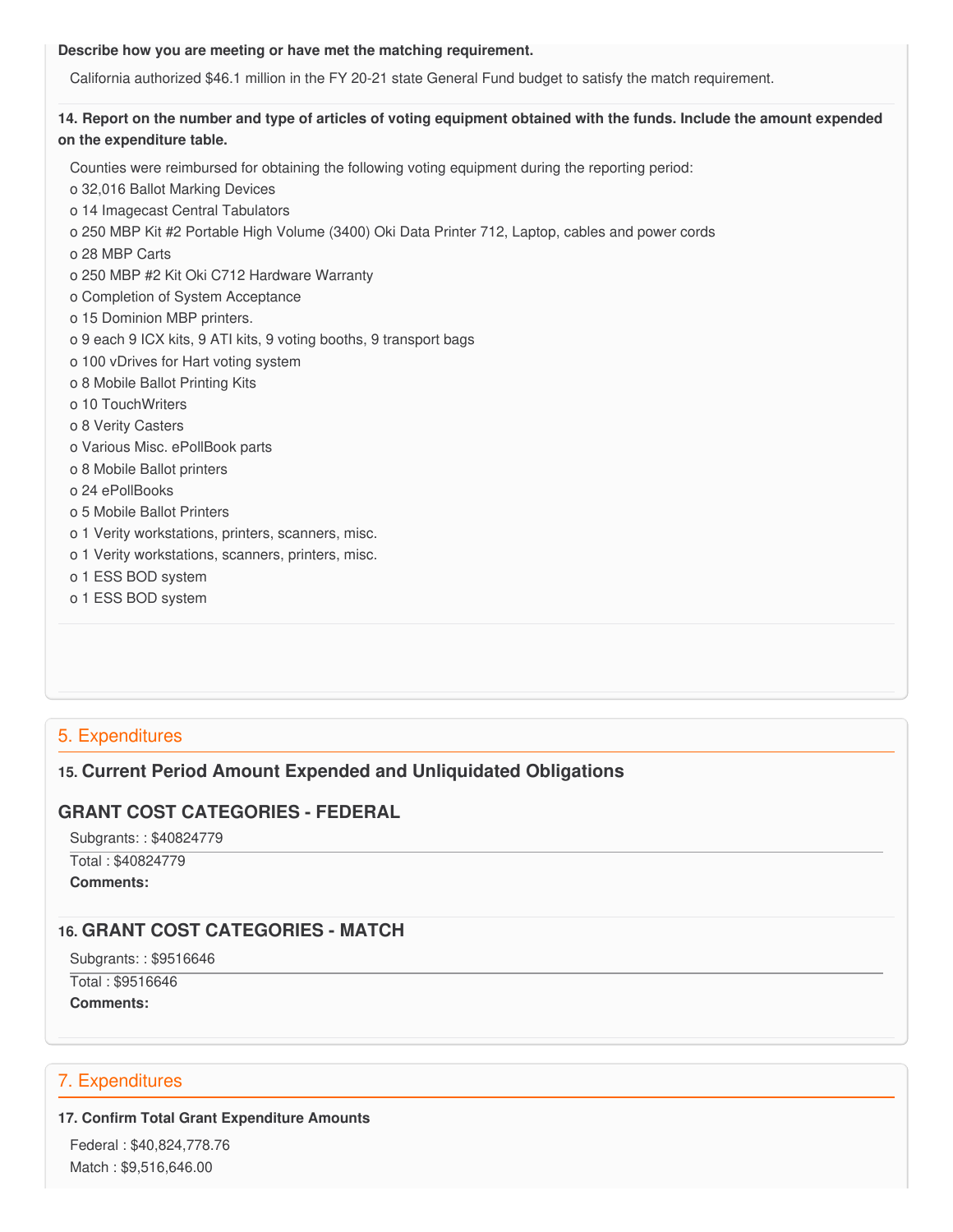#### **OMB CONTROL NUMBER: 3265-0020**

# 8. Certification

 **Name and Contact of the authorized certifying official of the recipient. Phone Number 18. Add another contact to send a copy of submission confirmation and edit link? First Name** Jessica **Last Name** Godina **Title** HAVA Coordinator **Email Address** Yes! **19. First Name** Susan **Last Name** Lapsley **Title** HAVA Director **Email Address**

Pyoshy

 **Signature of Certifying Official:**